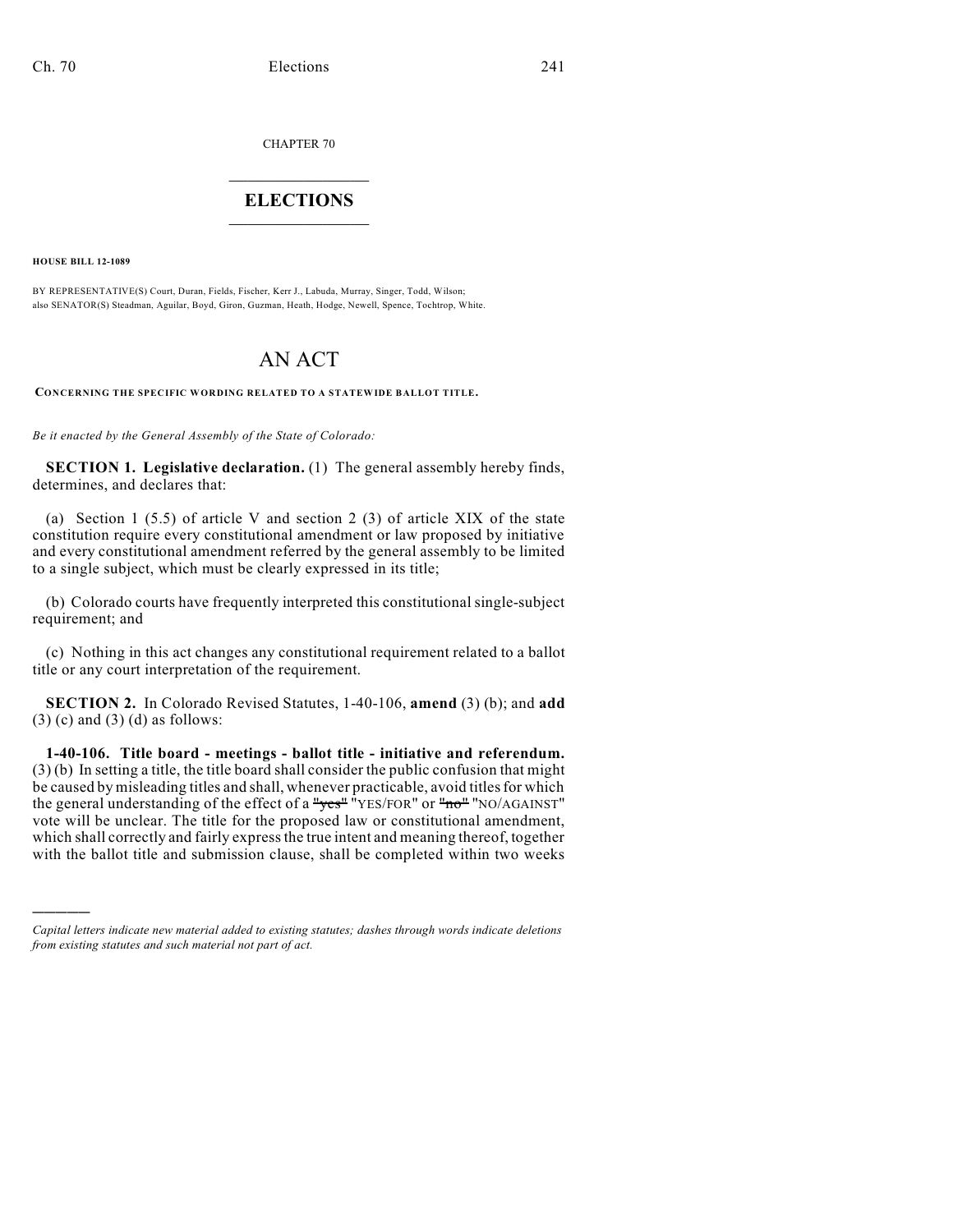242 Elections Ch. 70

after the first meeting of the title board. Immediately upon completion, the secretary of state shall deliver the same with the original to the designated representatives of the proponents, keeping the copy with a record of the action taken thereon. Ballot titles shall be brief, shall not conflict with those selected for any petition previously filed for the same election, and, shall be in the form of a question which may be answered "yes" "YES/FOR" (to vote in favor of the proposed law or constitutional amendment) or "no" "NO/AGAINST" (to vote against the proposed law or constitutional amendment) and which shall unambiguously state the principle of the provision sought to be added, amended, or repealed.

(c) IN ORDER TO AVOID CONFUSION BETWEEN A PROPOSITION AND AN AMENDMENT, AS SUCH TERMS ARE USED IN SECTION 1-5-407 (5) (b), THE TITLE BOARD SHALL DESCRIBE A PROPOSITION IN A BALLOT TITLE AS A "CHANGE TO THE COLORADO REVISED STATUTES" AND AN AMENDMENT AS AN "AMENDMENT TO THE COLORADO CONSTITUTION".

(d) A BALLOT TITLE FOR A STATEWIDE REFERRED MEASURE MUST BE IN THE SAME FORM AS A BALLOT TITLE FOR AN INITIATIVE AS REQUIRED BY PARAGRAPH (c) OF THIS SUBSECTION (3).

**SECTION 3.** In Colorado Revised Statutes, 1-40-115, **amend** (2) (a) and (3) as follows:

**1-40-115. Ballot - voting - publication.** (2) (a) All ballot issues shall be printed on the official ballot in that order, together with their respective letters and numbers prefixed in bold-faced type. Each ballotshall have the following explanation printed one time at the beginning of such ballot issues: "Ballot issues referred by the general assembly or any political subdivision are listed by letter, and ballot issues initiated by the people are listed numerically. A ballot issue listed as an 'amendment' proposes a change to the Colorado constitution, and a ballot issue listed as a 'proposition' proposes a change to the Colorado Revised Statutes. A 'yes' 'YES/FOR' vote on any ballot issue is a vote in favor of changing current law or existing circumstances, and a ' $n\sigma$ ' 'NO/AGAINST' vote on any ballot issue is a vote against changing current law or existing circumstances." Each ballot title shall appear on the official ballot but once. For each ballot title that is an amendment, the amendment number or letter shall be immediately followed by the description "(CONSTITUTIONAL)". For each ballot title that is a proposition, the proposition number or letters shall be immediately followed by the description "(STATUTORY)". Each ballot title shall be separated from the other ballot titles next to it by heavy black lines and shall be followed by the words "yes" and "no" with blank spaces to the right and opposite the same as follows:

## **(HERE SHALL APPEAR THE BALLOT TITLE IN FULL)**

YES \_\_\_\_\_\_ NO \_\_\_\_\_\_

"YES/FOR" AND "NO/AGAINST", ALONG WITH A PLACE FOR AN ELIGIBLE ELECTOR TO DESIGNATE HIS OR HER CHOICE BY A MARK AS INSTRUCTED.

(3) A voter desiring to vote for the measure shall make a cross mark  $(X)$  in the